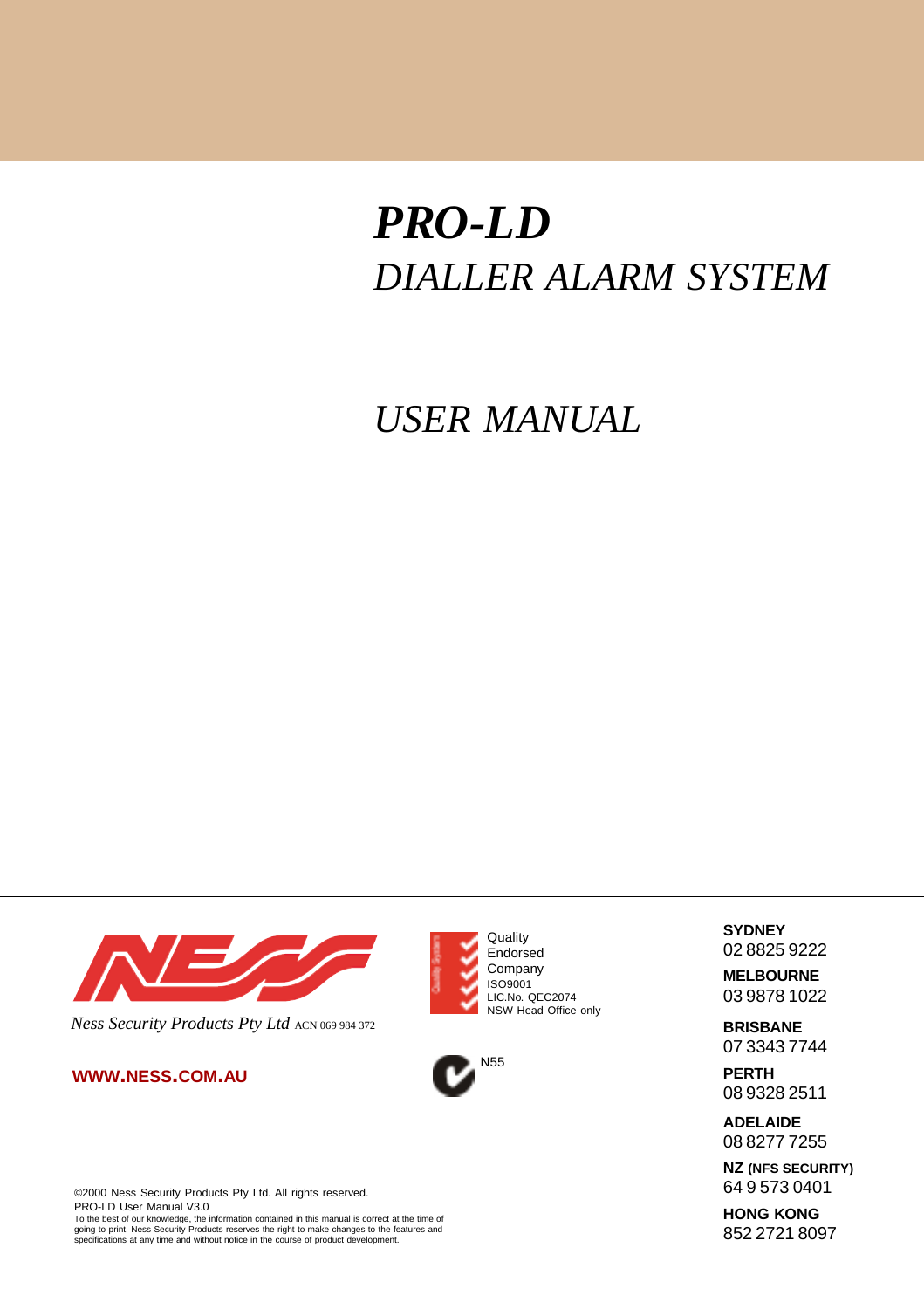# **CONTENTS**

| DISARMING THE CONTROL PANEL  10          |  |
|------------------------------------------|--|
|                                          |  |
| EMERGENCY FUNCTIONS - PANIC  12          |  |
|                                          |  |
|                                          |  |
|                                          |  |
|                                          |  |
|                                          |  |
|                                          |  |
|                                          |  |
|                                          |  |
| HOW TO PROGRAM ACCESS CODES  18          |  |
| HOWTOPROGRAMENTRYANDEXITTIMES 19         |  |
| TO PROGRAM ENTRY 1 TIMER (Option 26)  20 |  |
| TO PROGRAM ENTRY 2 TIMER (Option 27)  20 |  |
| TO PROGRAM EXIT TIMER (Option 28)  20    |  |
|                                          |  |
|                                          |  |
|                                          |  |
|                                          |  |
|                                          |  |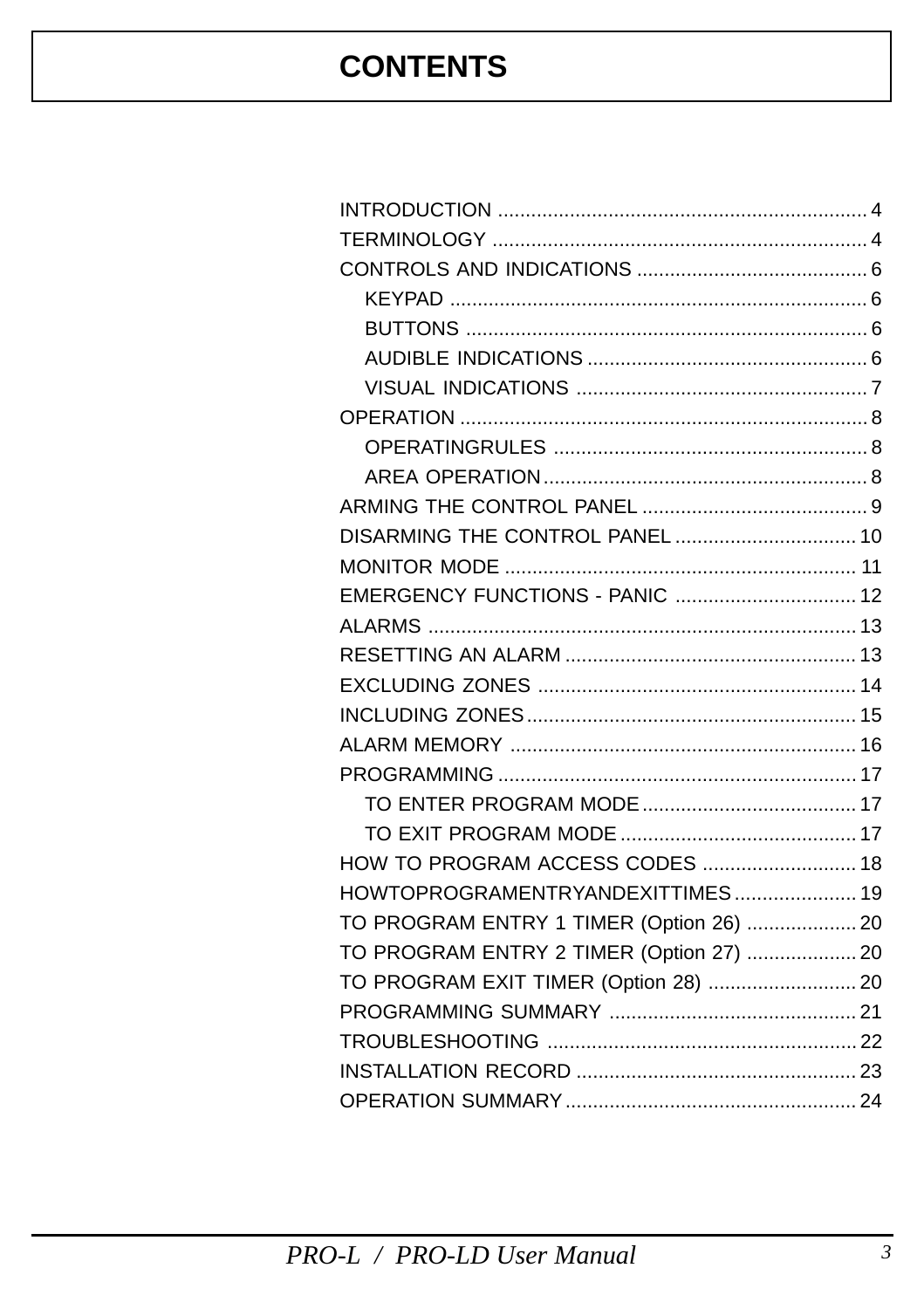#### **PRO-LALARM SYSTEM**



#### **INTRODUCTION**

Thankyou for purchasing a **NESS PRO-L** Control Panel proudly designed and built in Australia. The PRO-L Control Panel is very powerful but easy utilising the latest  $\mathbf{f}$ use. in microprocessor technology.

Please take time to read this manual so that you understand the benefits of the **PRO-L** Control Panel.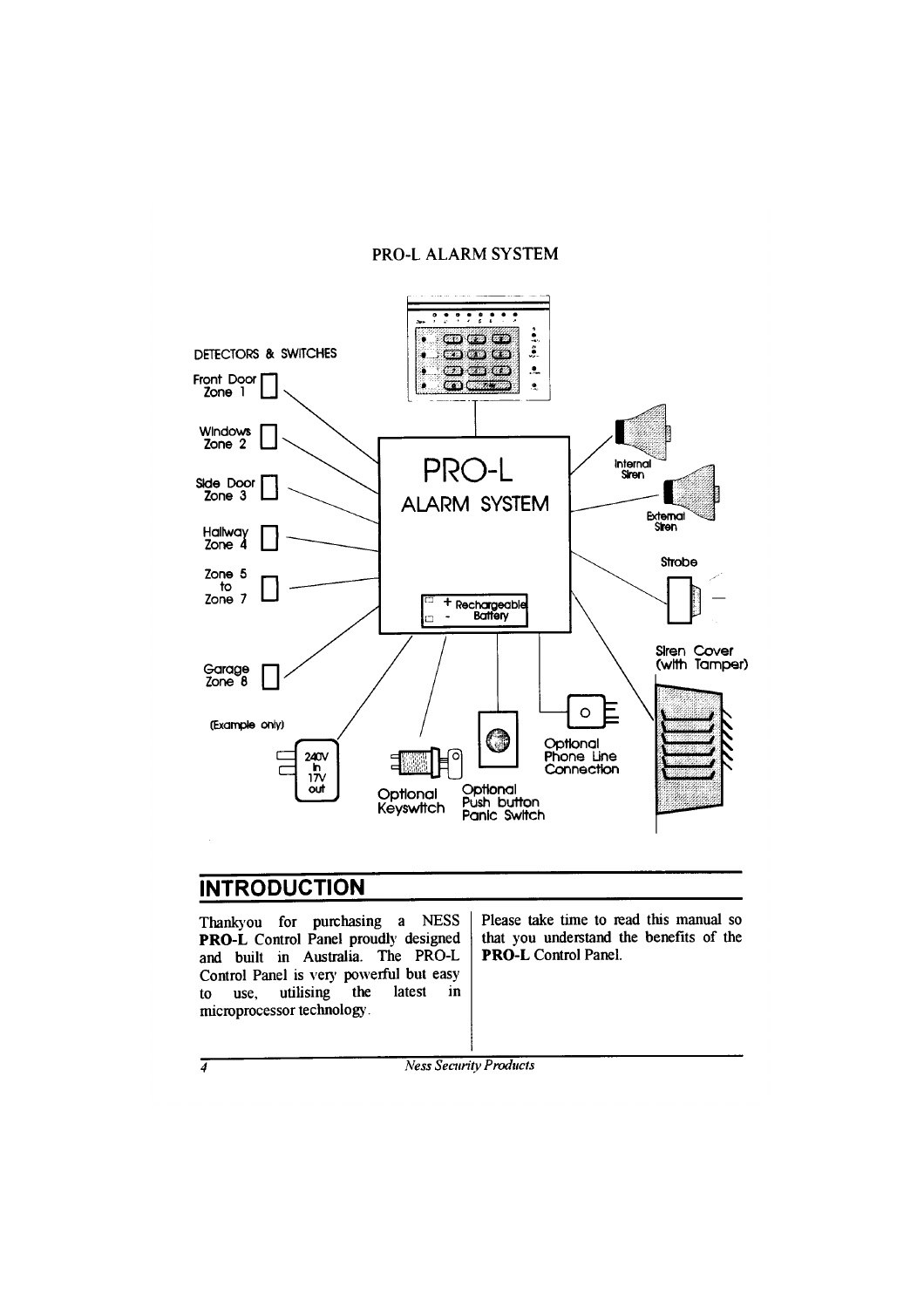#### **TERMINOLOGY**

<span id="page-3-0"></span>The microcomputer based 8 Zone CONTROL PANEL forms the heart of your security system and connects to all other equipment. Each ZONE of the Panel will be connected to one or more detection devices to protect an area such as the front door, hallway, windows, etc.

The Panel is said to be ARMED when it is set to detect an intruder. At other times it is DISARMED.

Normally a zone is considered SECURED. Activation of a detection device will cause the zone to be UNSECURED and may cause an alarm.

Detectors such as fire detectors and panic buttons must be able to generate an alarm at all times regardless of the Panel setting. A zone with this assignment is called a 24 HOUR ZONE.

Some detection devices may only be required to generate an alarm or warning only when the panel is DISARMED. A zone with this assignment is called a DAY ZONE.

Before leaving the premises you must ARM the Panel to enable it to detect intruders and generate an alarm. After ARMING, the Panel will ignore detectors for the EXIT DELAY TIME to enable you to depart without triggering an alarm.

When you enter the premises the Panel will ignore selected zones for the ENTRY DELAY TIME and will not alarm unless you fail to DISARM the panel during this allowed time.

MONITOR MODE allows selected zones to be armed while leaving others disarmed if you wish to protect a number of zones while you are at home.

If you wish to split your alarm system into two areas with access limited to each area by code numbers then AREA operation is used.

The Control Panel housing and the metal covers over external sirens are protected by TAMPER snitches to detect someone attempting to disable the security system. Activation of these switches will cause an instant TAMPER ALARM.

If a detector becomes faulty, you can EXCLUDE the associated zone so that it is totally ignored and cannot generate an alarm. INCLUDING the zone will enable it to generate an alarm again.

The Control Panel is fitted with a rechargeable STAND-BY BATTERY to ensure your security system continues to operate if the MAINS POWER is interrupted. This battery is checked every hour and whenever you Arm the Panel.

Whenever an alarm occurs, it may be silenced by entering an ACCESS CODE, otherwise it will reset at the end of ALARM RESET TIME. All alarms are stored in MEMORY and may be viewed at any time by entering MEMORY MODE.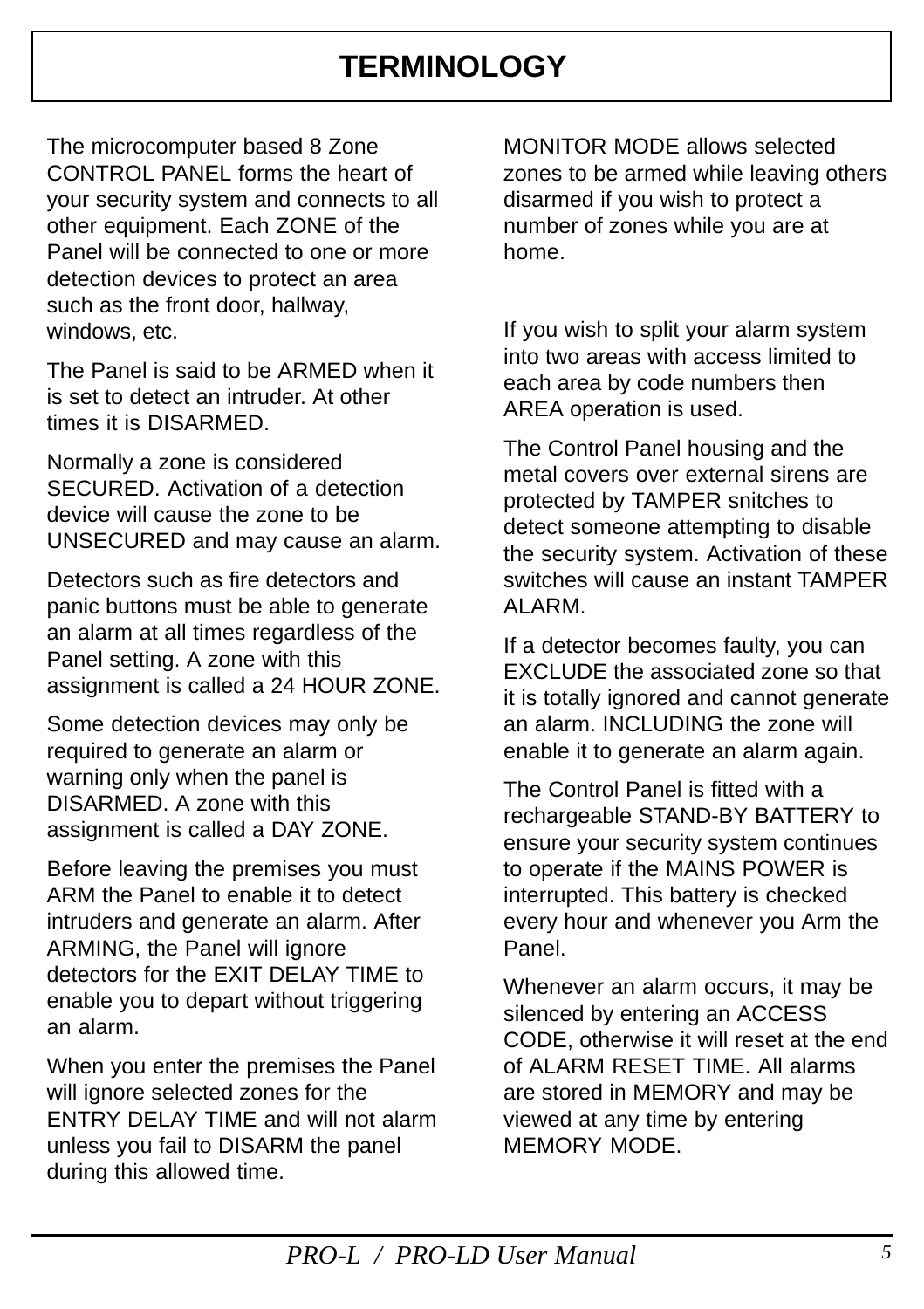### **CONTROLS AND INDICATIONS**



#### **KEYPAD**

The **PRO-L** keypad consists of 15 buttons. 16 indicators and 1 internal beeper.

#### **BUTTONS**

The 10 grey numeric buttons are used for entering access codes and in Program Mode to enter option selections and values The 4 dark blue buttons and numeric buttons 2 and 3 are used for entering particular functions.

The Enter button is used at the end of every button sequence to enter the button data.



#### **AUDIBLE INDICATIONS**

Every time a button is pressed on the Keypad, it responds with a brief beep in acknowledgement.



The beeper is also used to indicate whether the entry was valid or invalid. For example, whenever ENTER is pressed, all the buttons pressed before it are checked to see whether they are valid. If they are valid, the response will be 3 short beeps.



If they are invalid (or incorrect) the response will be 1 long beep and they will be ignored.

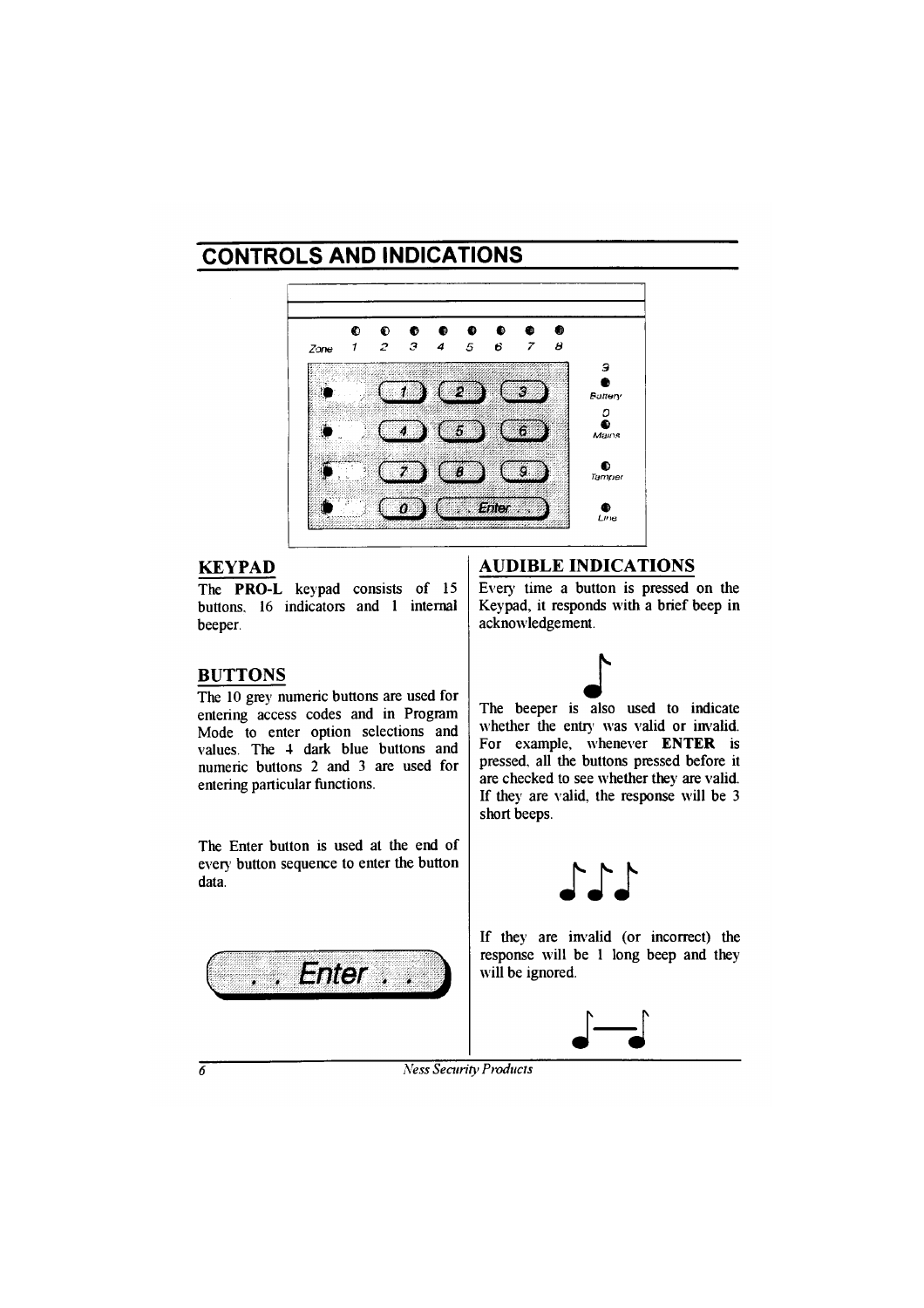At other times, the beeper will sound warnings such as 10 beeps for a low battery or mains fail.

 $\begin{bmatrix} - & & & & \\ & & 10 & - & \\ & & & & \end{bmatrix}$ 

The beeper may have been programmed to sound continuously if an alarm has occured.



#### **VISUAL INDICATIONS**

Each of the 16 indicator lights have three possible states. These are:-

| <b>LIGHT</b>    | OFF                           | ON                               | <b>FLASH</b>                              |
|-----------------|-------------------------------|----------------------------------|-------------------------------------------|
| <b>BATTERY</b>  |                               | Normal                           | <b>Battery Low</b>                        |
| <b>MAINS</b>    |                               | Normal                           | <b>Mains Fail</b>                         |
| <b>ARM</b>      | Day Mode<br>'Disarmed'        | Night Mode<br>(Armed)            | <b>Monitor Mode</b>                       |
| <b>MEMORY</b>   | No recent alarms              | <b>Memory Mode</b><br>Selected   | Alarm in memory                           |
| <b>EXCLUDE</b>  | No Excluded<br>alarms         | <b>Exclude Mode</b><br>selected  | Zones Excluded                            |
| <b>PROGRAM</b>  | Normal                        | <b>Client Program</b><br>Mode    | Install Program<br>Mode                   |
| <b>TAMPER</b>   | Tamper secure                 |                                  | <b>Fault or Alarm</b>                     |
| <b>LINE</b>     | ONLY USED in<br>memory mode - | to display Panic<br>Alarm Memory | <b>Optional Failure</b><br>to Communicate |
| <b>ZONE 1-8</b> | Zone Secure                   | Zone Unsecured                   | Zone Alarm                                |

NOTE: Battery (9) and Mains (0) are used in program mode to flash out values.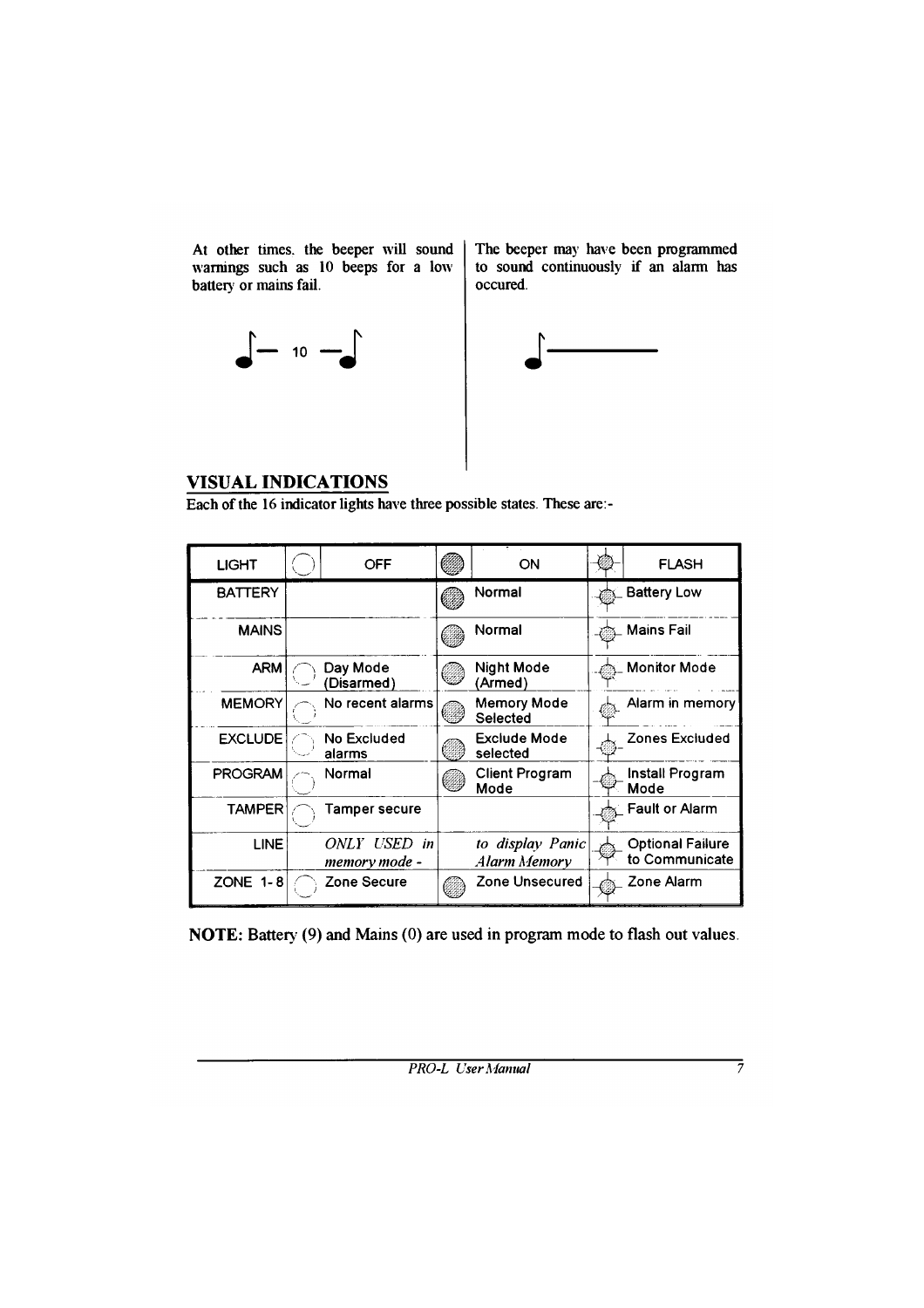# **OPERATION**

This section describes the operation of a typical Control Panel installation. Keep in mind that your installation may vary depending on the selected options and equipment. The operating instructions which follow will endeavour to cover the most common options. If you have any doubts speak to your Installer.

All Control Panel operations are controlled by the **PRO-L** keypad except if an optional key switch is installed.

#### **OPERATING RULES**

Generally, the Panel will be in the Disarmed. Armed or Monitor modes which provide different levels of security for your premises. Three other temporary modes. Program, Memory and Exclude, allow you to perform various operations. The Panel will automatically exit from these temporary modes if you do not press any buttons on the keypad within a 4 minute period.

The optional KEYSWITCH is operated by turning it clockwise (until it stops) momentarily.

If you make a mistake while entering any codes, press the ENTER button and start again.

When you are required to enter your Access code. you are given THREE opportunities to enter it correctly. After the third invalid attempt the alarm is activated (requiring the correct code to silence the alarm). This prevents anyone trying to guess your code by entering random **numbers** 

#### **AREA OPERATION**

The **PRO-L** Control Panel allows for the 8 zones to be split into two groups known as Area 1 and Area 2. The two Areas can be assigned access codes so that a user may have access to one or the other Areas or both Areas. This allows for people to have access to one part of your premises while the other part remains armed.

This is known as Area Operation. Arming and Disarming is carried out as normal, you may have keypads installed in each Area and set up by your installer so that the Armed light indicates the Armed state for that Area only.

**NOTE:** All zones which are active in the Armed mode always exist in one or both areas, eg. even if you do not require your 8 zones to be split, all 8 zones will be programmed to operate in Area 1.

#### **OPTIONAL DIALLER**

Your alarm system may have a Dialler connection for reporting alarms to a central monitoring station or to a friends home. The Dialler carries the Austel Permit No. A92/03/0365. If you have problems with your phone you must first disconnect all approved devices to verify the cause of the fault. Should the fault still exist after you have removed these devices then, and only then contact Telecom to report the fault.

Remember that your PRO-L Dialler is a security device, should the alarm be triggered then the PRO-L will disconnect your local phone to allow it to make a call unhindered. Check the line light on the Keypad is OFF before you disconnect the Dialler telephone lead.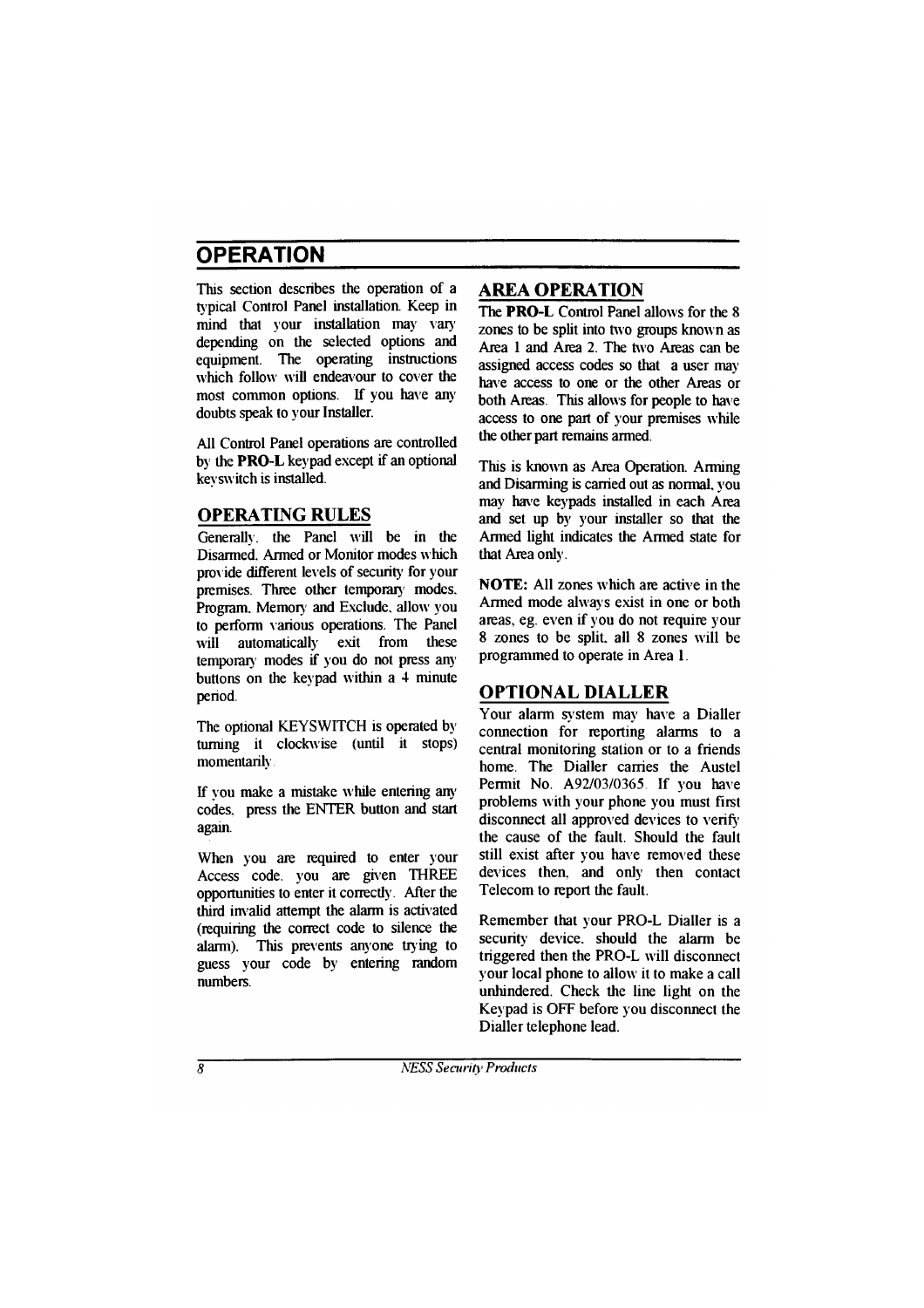# **ARMING THE CONTROL PANEL**

The control panel must be ARMED prior to vacating the premises in order to detect intruders Ensure that the Panel is not in Program, Memory or Exclude modes

**NOTE:** If the panel is already in alarm. you must first silence the alarm before vou can Arm.

There are three methods of Arming the Panel -

- $\mathbf{1}$ Normally the panel is ARMED by pressing Arm then Enter
- $\mathcal{L}$ Your Installer may have programmed the Panel to require the entry of a code to Arm the Panel
- $\overline{\mathbf{3}}$ . If the optional keyswitch is connected, this is turned momentarily to **ARM** the Panel



If something is wrong when Arming the control panel, the normal 3 beeps will be replaced by other warnings:

• Mains power is turned off

• Control Panel battery is low.

• A long beep indicates an invalid entry or an alarm is outstanding and needs to be reset by entering your access code first.

**SIREN WARNING** At the end of the Exit Time, all zones should be secured. If any are unsecured, the siren will sound for 2 seconds as a warning to indicate that those zones have been automatically Excluded. For maximum security, you should return, DISARM, check the premises and then ARM again. Continual warnings could mean that a detector is faulty and may have to be manually Excluded. If the Auto-Exclude option is disabled, the siren will sound continuously if a zone is unsecured at the end of Exit Time.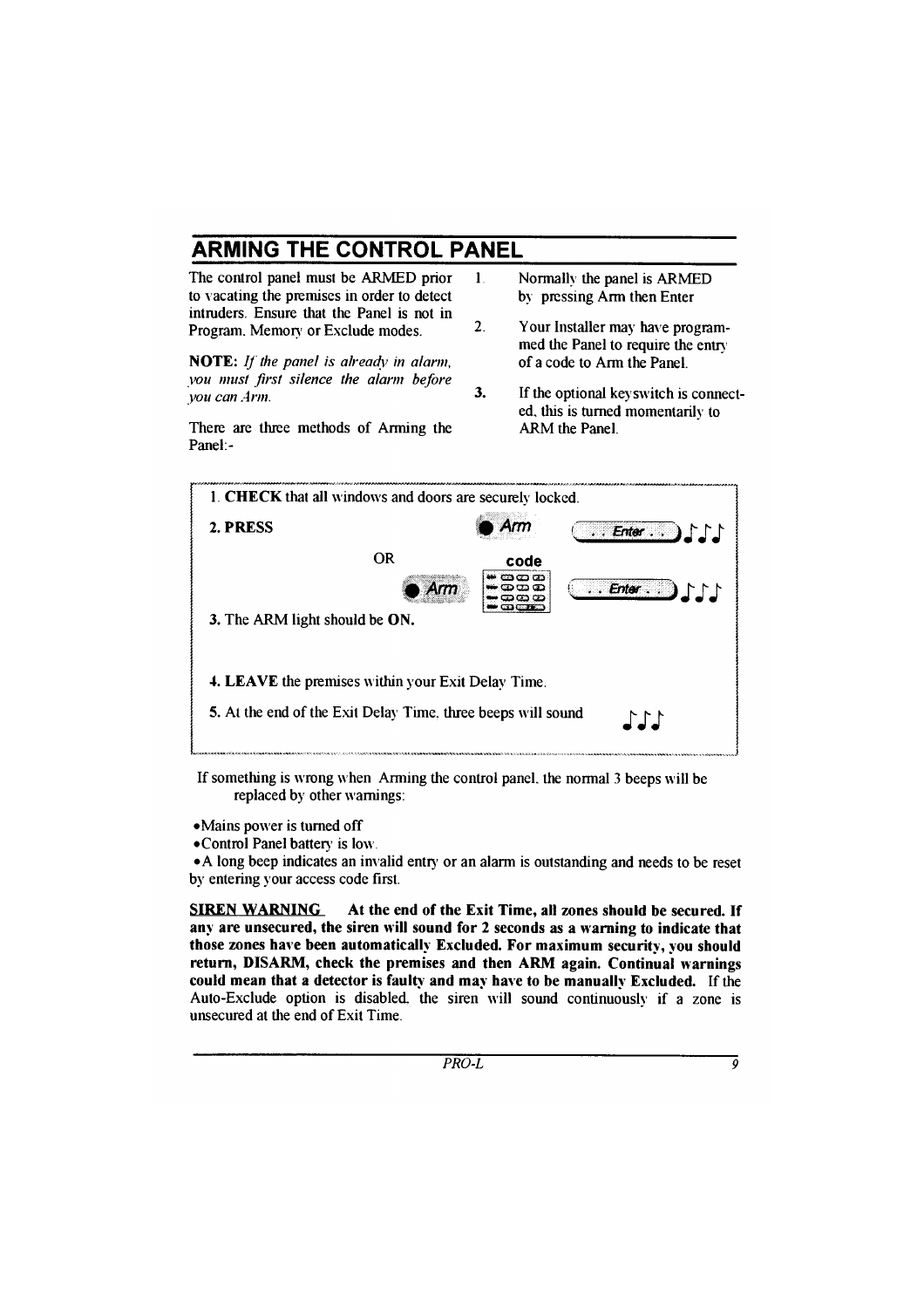### DISARMING THE CONTROL PANEL

Upon entering the protected premises through a delay zone, the Control Panel responds with regular beeps as a reminder You then have your  $\overrightarrow{a}$  Disarm programmed Entry Delay Time to Disarm the Panel by either:

a) Entering one of your access codes, OR

**b**) Activating the keyswitch.

If the Panel is not Disarmed by the end of the Entry Delay Time, an alarm will occur. You may still enter your code to silence the alarm

If one of your codes is, say, 7676 then to Disarm. press...

#### **7676 ENTER**

If you make a mistake in entering your code, then you must press ENTER and start again. Three incorrect entries will cause an alarm

| 1. ENTER the protected premises via a DELAY ZONE.                                                               |                                   |                                  |  |  |
|-----------------------------------------------------------------------------------------------------------------|-----------------------------------|----------------------------------|--|--|
| $\begin{bmatrix} -1 & -1 & -1 \\ -1 & -1 & -1 \end{bmatrix}$<br>2. LISTEN for the beeps coming from the Keypad. |                                   |                                  |  |  |
|                                                                                                                 | code                              |                                  |  |  |
| 3. PRESS                                                                                                        | <b>CDCDCD</b><br>താനാ<br>කො කො කො | $\ldots$ Enter $\ldots$ )<br>111 |  |  |
| 4. The ARMED light should now be extinguished                                                                   |                                   |                                  |  |  |
|                                                                                                                 |                                   |                                  |  |  |

The entry beeps can be DISABLED as a function of the Installation options.

If the external strobe light (if fitted) is flashing before you Disarm then this means that an alarm occured since you last Armed the Panel. Flashing indicators on the Keypad also indicate the location of the alarm before you Disarm. Once you have Disarmed, you may view the alarm memory to check the location of the alarm. (See alarm memory page 16.)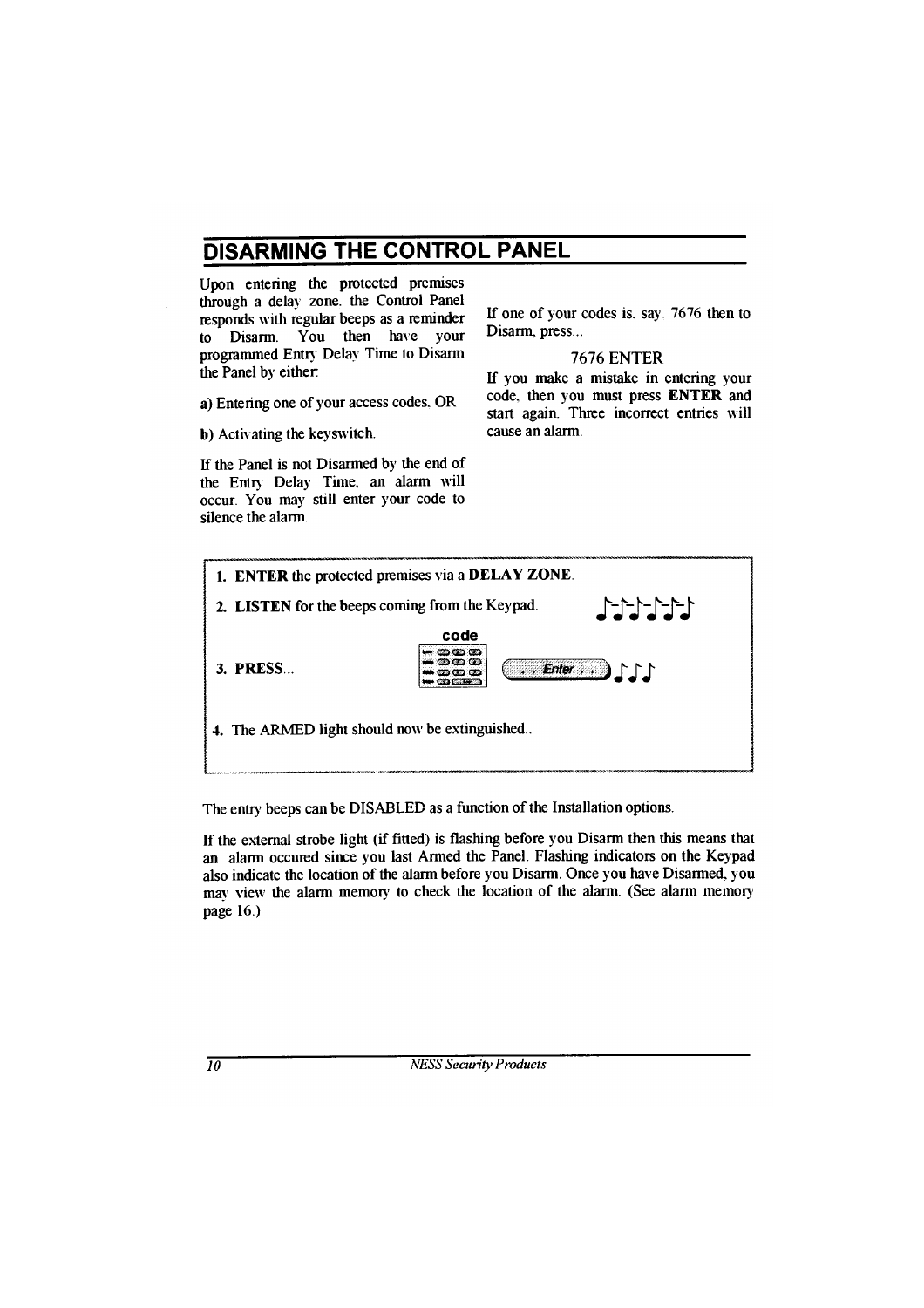### **MONITOR MODE**

Monitor mode allows you to ARM selected zones while others are ignored. Typically. Perimeter zones (doors and windows) can be Monitored while you are at home

To select MONITOR mode, either a) press  $\leq 2$  >  $\leq$  ENTER > OR  $\langle 2 \rangle \langle 2 \rangle$ b) If you are using a Remote

Keyswitch, turn the Keyswitch momentarily when the Panel is disarmed

The Control Panel will respond with 3 beens and the Armed indicator will **FLASH** to indicate that you are in Monitor mode.

Monitor mode cannot be selected while in Program. Memory or Exclude modes.

To EXIT from monitor mode either

a) Press <code> ENTER to DISARM or.

your Keyswitch has been b)  $\mathbf{If}$ programmed to allow access to both Arm and Monitor modes then turn the Keyswitch momentarily to change the panel to the Armed state and then again to change the panel to Monitor OR

c) turn the keyswitch momentarily to Disarm.

NOTE: If an alarm occurs, while in Monitor mode, entering  $\leq$ code>  $\leq$ E> or activating the Keyswitch will silence the alarm. This will also change the mode of operation of your Panel, so remember to enter Monitor Mode again if necessary.

| 1. To ENTER monitor mode, press                                        | <b>Monitor</b><br>111<br>$.$ Enter $.$ $.$ |
|------------------------------------------------------------------------|--------------------------------------------|
| 2. If an <b>ALARM</b> occurs, the respective<br>zone light will flash. |                                            |
| 3. To SILENCE the alarm<br>and to exit Monitor Mode, press             | code<br>aoo<br>ා ගා ග<br>[Enter, . ]<br>തത |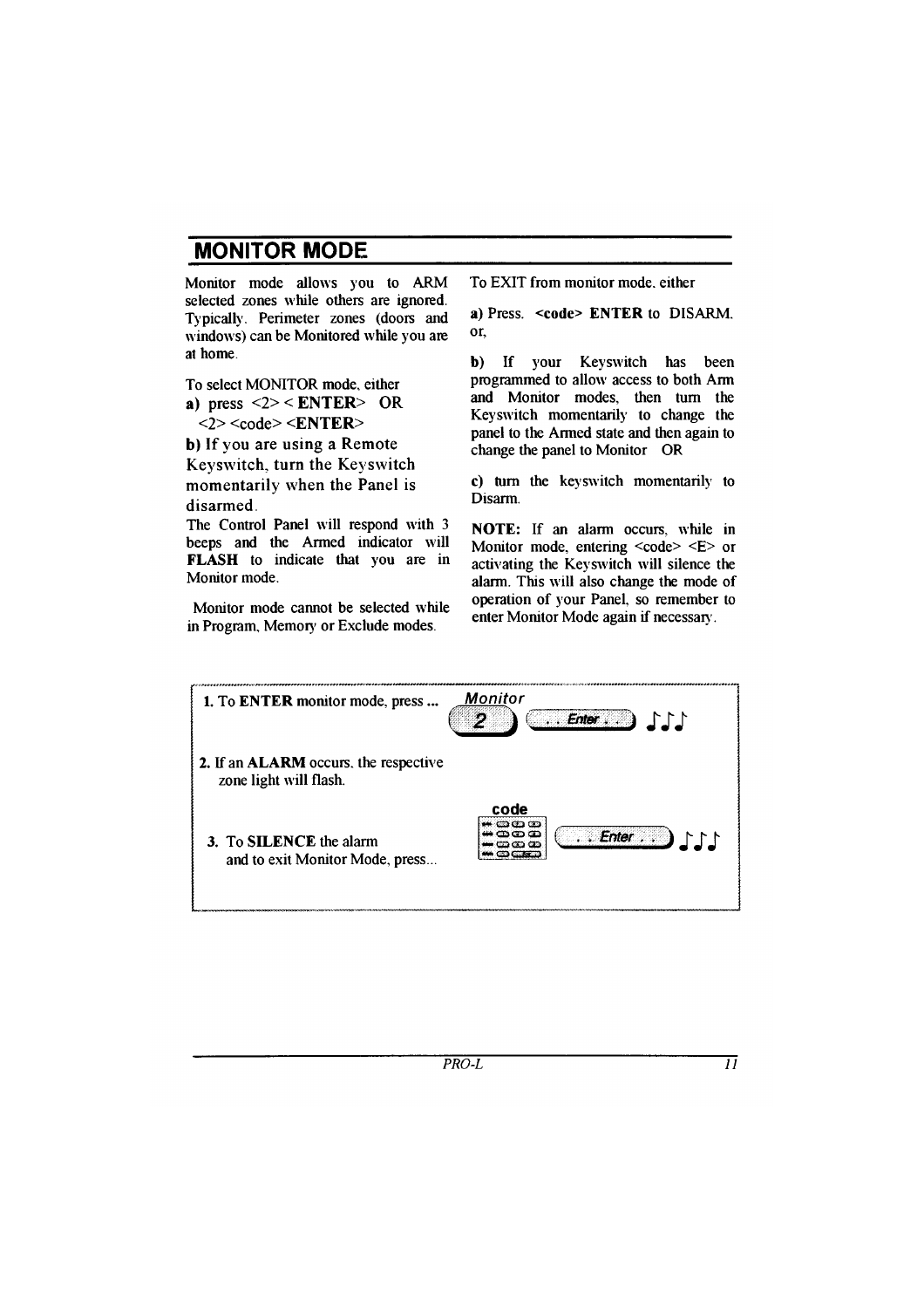### **EMERGENCY FUNCTIONS - PANIC**

For personal protection, the Keypad contains an **INSTANT** panic feature. Panic can be used to

- Scare away intruders inside or outside your premises.
- Summon help from friends or neighbours.
- Test the operation of the siren

The Panic function may have been programmed to be either.

1/ Audible - activates siren or buzzers OR

2/ Silent - Activate a warning in another part of your building.

To activate the panic alarm, press  $<$ 3> ENTER

To silence the siren, press  $<$ code> ENTER

Panic cannot be used while the Panel is in Program. Memory or Exclude mode.

NOTE: Your installer may have installed a separate Panic Button. To activate the Panic Alarm simply press the button.

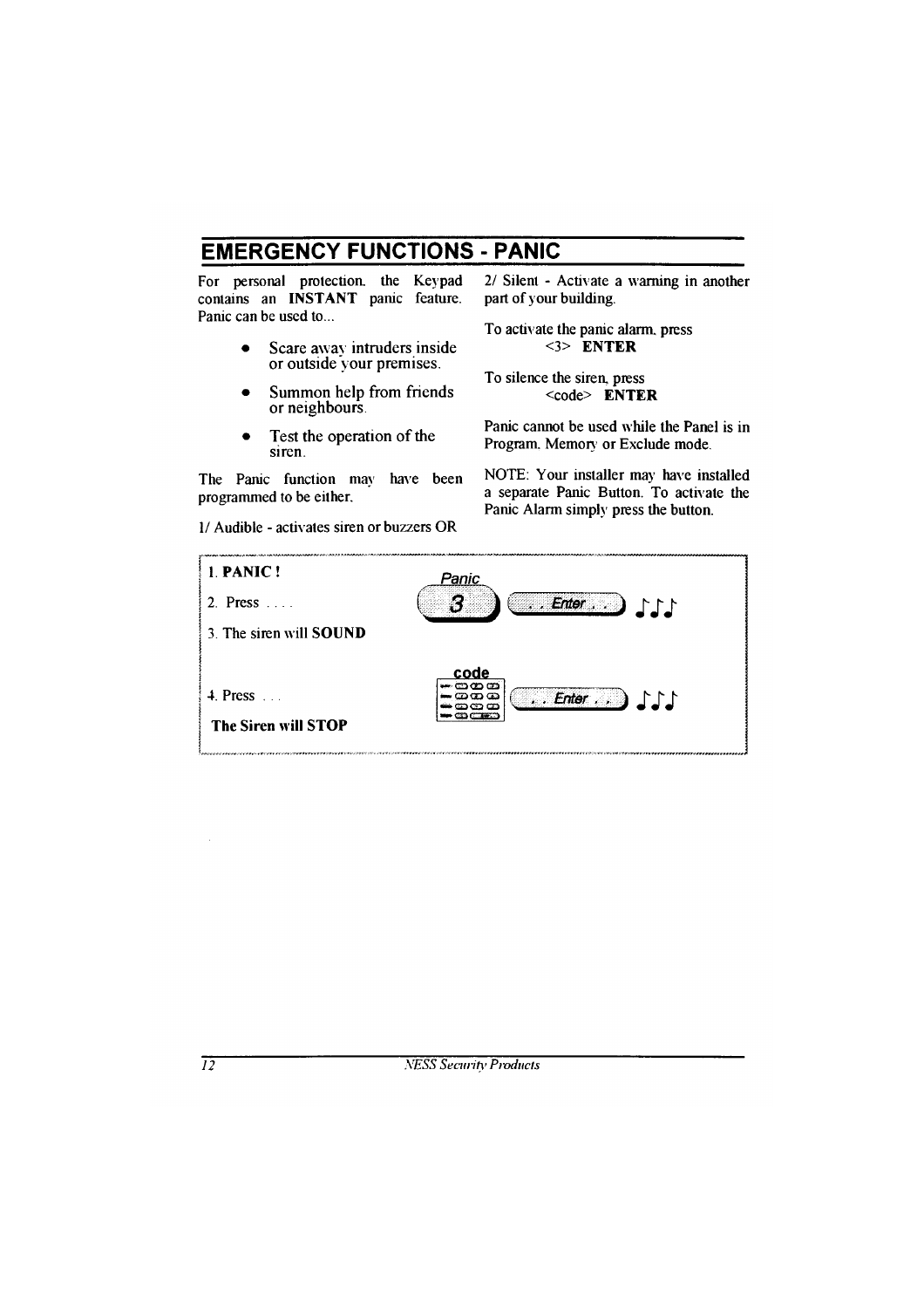### **ALARMS**

Alarms may be caused by one of the All of these may cause your sirens and following strobe to operate. Various visual indications relevant to the alarm will be A zone has been activated while retained in the memory. If this occurs, Armed disarm your Control Panel which will A tamper has been activated reset the alarm. The cause of the alarm A panic button has been activated can be identified by entering the Alarm Memory Mode as described on page 16.



#### **RESETTING AN ALARM**

Your Panel can be reset and the alarm silenced by entering your CODE followed by the ENTER button.

Alternatively, if a keyswitch is installed, the Panel may be reset by momentarily activating the keyswitch.

If you arrive at your premises and find the strobe light flashing (if installed), reset the panel as above. To check the cause of the alarm, you can view alarms in memory by entering Memory Mode.

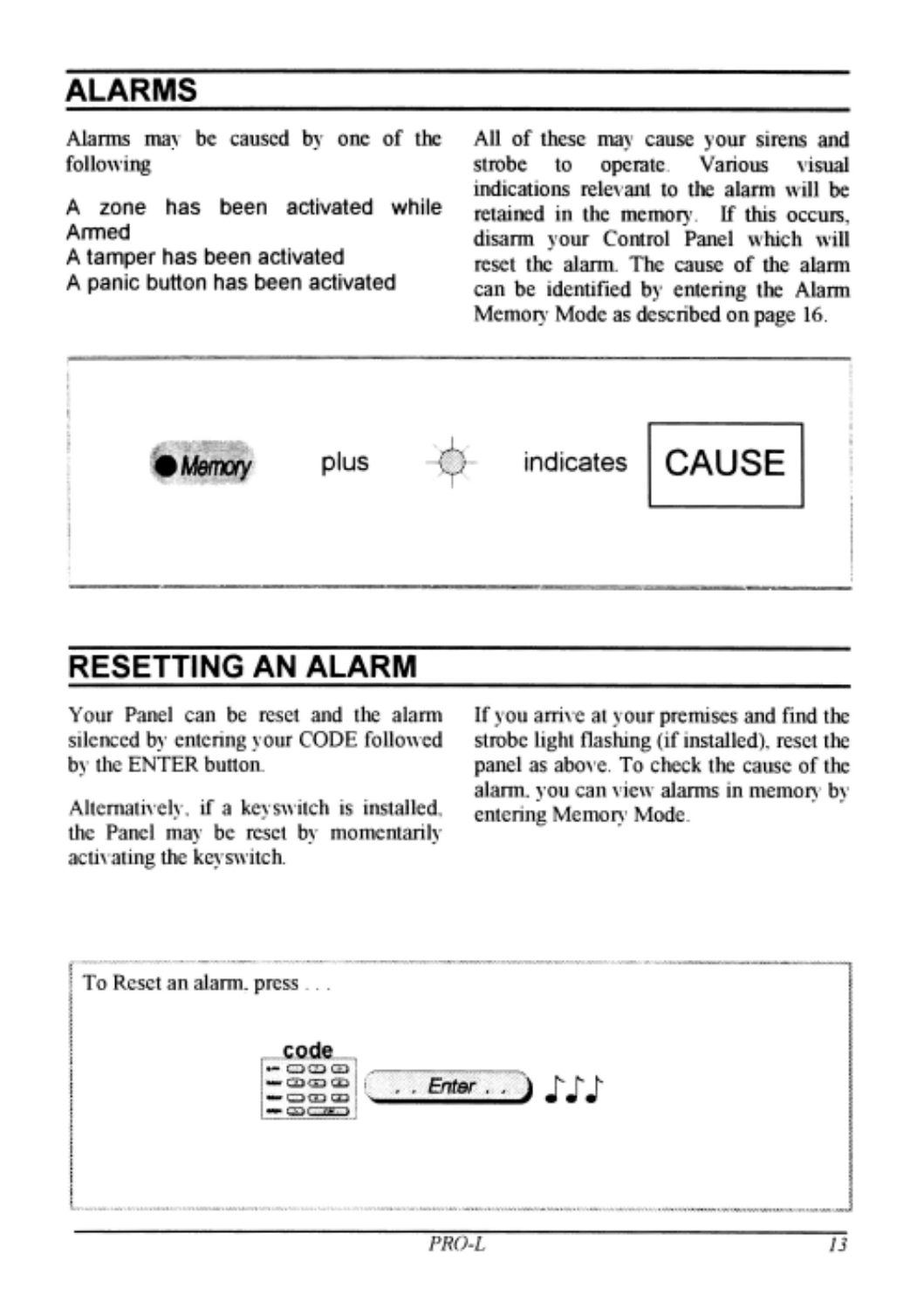### **EXCLUDING ZONES**

If a detector becomes faulty and cannot be secured when Arming the Panel. then its zone may be excluded, ie, ignored by the system so that it does not generate false alarms.

To enter exclude mode press,  $\le$ exclude> $\le$ ENTER> or <exclude>< code>< ENTER> All the lights will be turned off and then the Zone Excluded light will show a steady light. You may now exclude zones.

To exclude, say, zones 4 and 8, press the huttons

Enter ...

 $\cdot$  Enter  $\cdot$   $\cdot$   $\cdot$   $\cdot$   $\cdot$ 

 $111$ 

 $<$ exclude  $><$ ENTER $>$  $4 <$ ENTER> 8 <ENTER> Zone lights 4 and 8 will turn on.

- 1 To Exclude Zones
- 2 Press  $\ldots$

**OR** 



- the Exclude light should be On
- **3 ENTER the zone/s to be EXCLUDED**
- 4. To **EXIT** press ENTER



Zone No

If you make a mistake, enter the zone number again to remove it from your selection.

Zones which you exclude will be indicated by the relevant zone light showing a steady light in the exclude mode.

NOTE: Your Control Panel may be programmed to automatically exclude faulty zones whenever you Arm. The Exclude light will flash as a warning or memory of the auto-exclusion.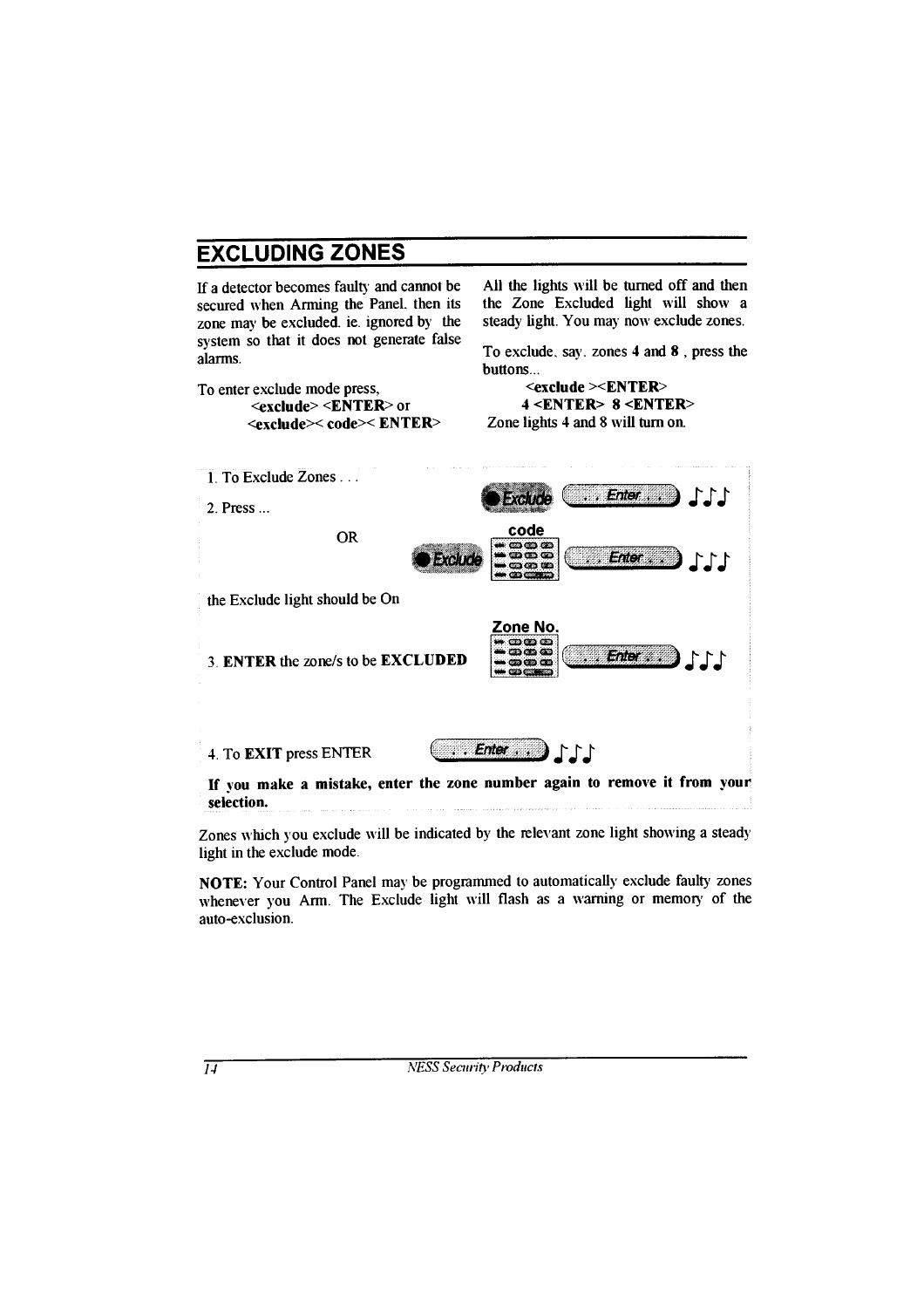# **INCLUDING ZONES**

Zones which have been Excluded, may be included while you are in the Armed. Disarm or Monitor modes

All Excluded zones are automatically Included when the panel is Disarmed. Thus if a detector is still faulty it must be Excluded again.

The Exclude light will flash to warn you of Excluded zones

To view Exclude zones for Inclusion press

<exclude> <enter> or <exclude><code> <enter>

To Include, say, zones 4 and 8, press <exclude> <ENTER>  $\langle 4 \rangle$  <ENTER> $\langle 8 \rangle$  <ENTER> Zone lights 4 and 8 will turn off.

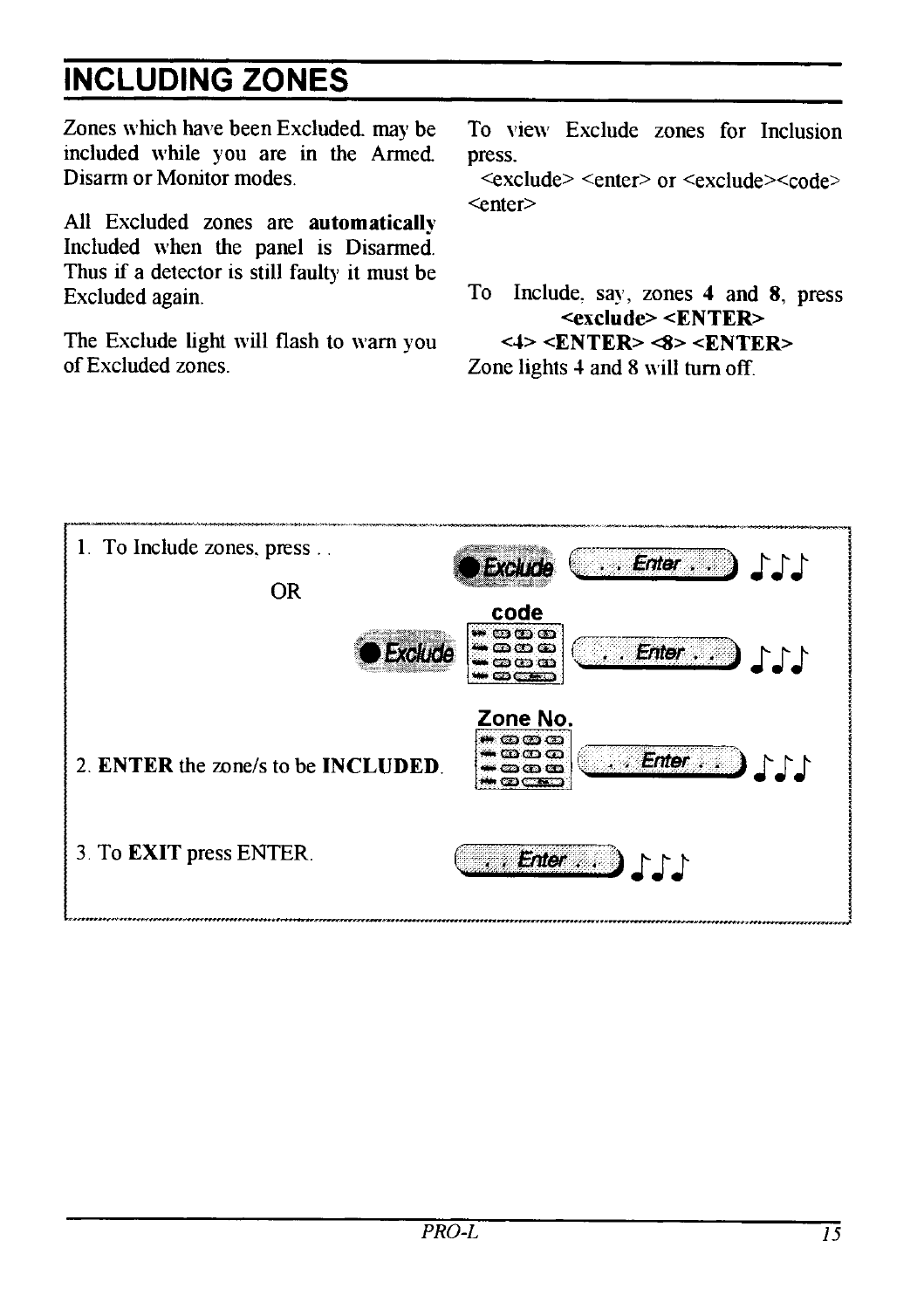### **ALARM MEMORY**

The PRO-L Control Panel contains a comprehensive Alarm Memory. **The** PRO-L will remember Arms, low battery. mains fail and alarms. The memory is constantly upgraded and the last 8 events are always available for viewing.

#### To view the MEMORY display, enter...  $\leq$  memory>  $\leq$  ENTER > or  $\leq$  memory>  $\leq$ code>  $\leq$ ENTER >

The Memory light will illuminate and then the last 8 alarm events will be flashed out at 1 second intervals. A short beep indicates the next event is displayed.

**NOTE:** The most recent of the last  $\theta$ events will be displayed.

display can only This Memory be selected while the Panel is in the Disarmed state

**NOTE:** Entry to Program Mode will clear the events from Alarm Memory.

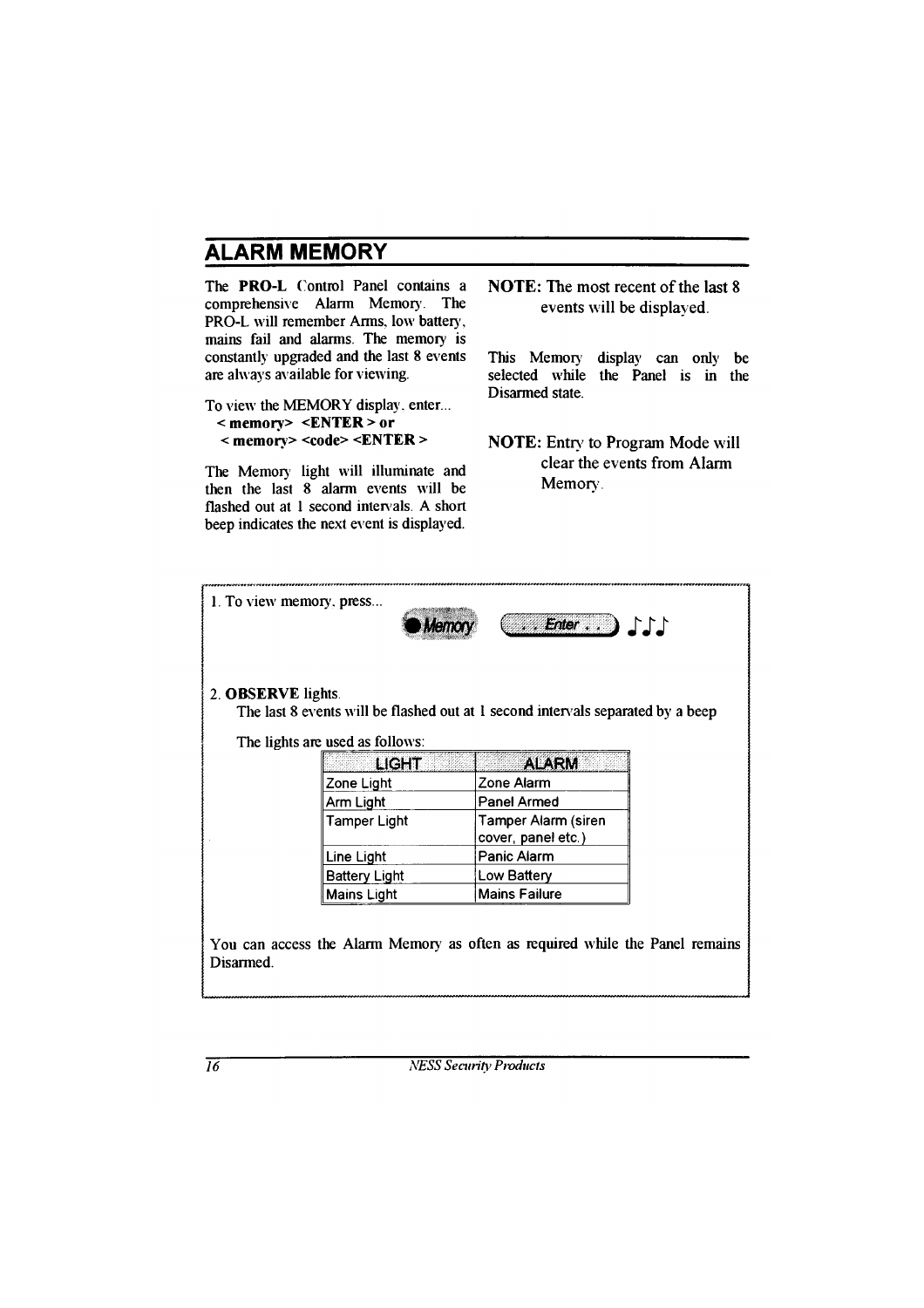### **PROGRAMMING**

The **PRO-L** Control Panel allows you to reprogram all 15 available access codes the 2 entry times and your exit time.

You may need to reprogram an access code because vou no longer wish a user to have access to your system or because you want to give somebody temporary access to your system, or you may have simply forgotten your code.

You may also need to reprogram the entry or exit times of your entry/exit zones if you find them too long or too short

For all other programming changes, talk to your installer or refer to your  $PRO-I$ . Installation Manual (if you have one)

#### **TO ENTER PROGRAM MODE**

Access code number 1 is called your Master Code. Program mode can only be accessed using your Master Code. To enter program mode, press...

<PROGRAM><master code><ENTER>

The program light will turn on and all other lights will turn off to indicate successful access to program mode.

**NOTE:** Access to program mode can only be done from the Disarmed state

**IMPORTANT:** The Control Panel will automatically exit the Program Mode if no keys are pressed within a four minute period.



#### **TO EXIT PROGRAM MODE**

Press <PROGRAM> <FNTFR>

The program light will turn off and normal operating lights (mains and battery will turn on).

**NOTE:** The Control Panel will automatically exit the Program Mode if no buttons are pressed within a 4 minute period.

| To exit Program mode, press |     |
|-----------------------------|-----|
| Program                     |     |
|                             | 111 |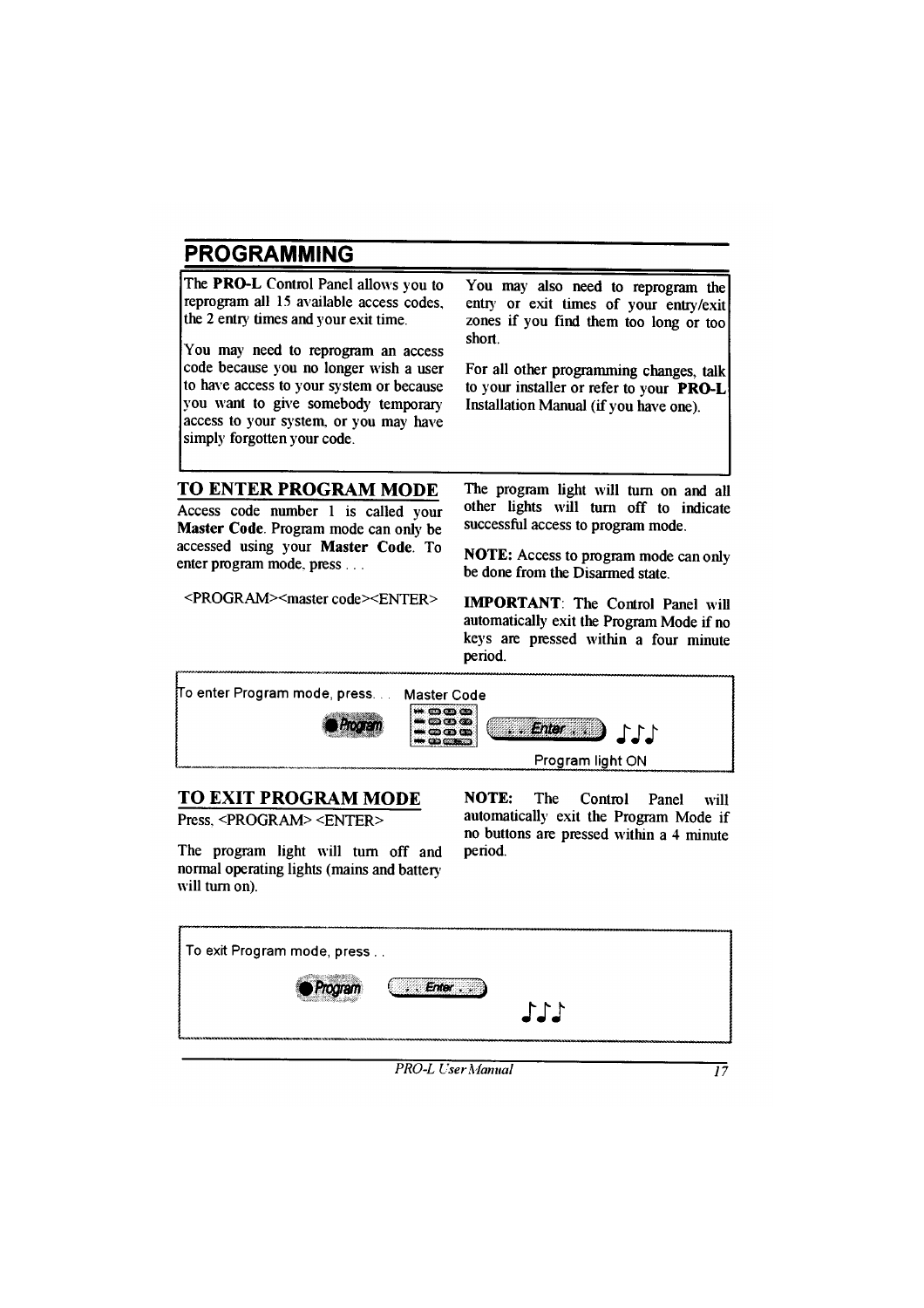### **HOW TO PROGRAM ACCESS CODES**

To program any of the 15 access codes. you must know a few rules first

#### REMEMBER:-

All codes can be 3, 4, 5 or 6 digits long

Codes cannot begin with a 0 (see below)

A code can be cancelled by reprogramming it again with a code that begins with a 0.

Codes must be unique and cannot be a subset of each other. Eg. If code-2 is 1234, Code-3 234 (not allowed), Code-4 51234 (not allowed) Code-6 1334 (allowed).

Code-1 is the master code and MUST be programmed

All other codes are optional

When you enter your new code number the PRO-L requires that you input the code twice to confirm a correct code

Each user code has a 2 digit program option number to ensure the Panel can identify which code number you want to program.

The options for each code are:-

| CODE | OPTION CODE |    | OPTION  |
|------|-------------|----|---------|
|      |             |    | 19      |
|      | 12          | 10 | 20      |
| 3    | 13          | 11 | 21      |
|      | 14          | 12 | 22      |
| 5    | 15          | 13 | 23      |
| 6    | 16          |    | $^{24}$ |
|      |             | 15 | 25      |
|      | l8          |    |         |

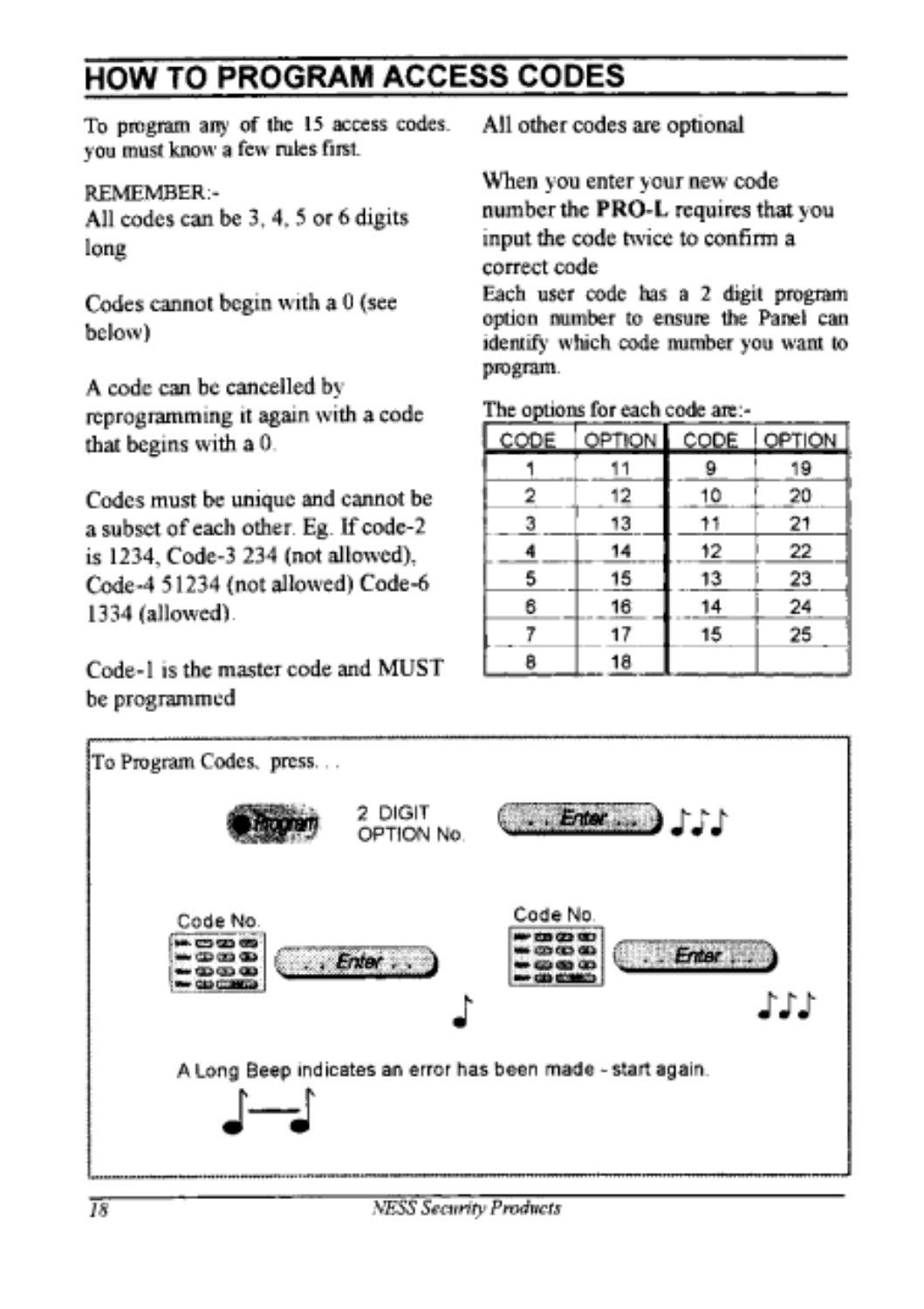#### **HOW TO PROGRAM ENTRY & EXIT TIMES**

<span id="page-17-0"></span>Your PRO-L Control Panel will have zone(s) which are called Entry/Exit zones. These are the zone(s) which you normally enter and leave your premises by. To allow you to do so without causing a false alarm, there is an Exit Time which the Control Panel gives you to depart your premises after you Arm the Panel. There are 2 separate Entry Times which the Control Panel gives you to Disarm the Panel when you have entered the premises before an alarm occurs.

Your installer may have programmed zones with a long entry time and a short entry time zone. (A long and short entry time is useful if you enter by a garage or a front door).

To Program You Must Know a Few Rules

Exit Time can be programmed from 1 to 99 seconds in 1 second increments.

Entry 1 time can be programmed from 1 to 99 seconds in 1 second increments.

Entn; 2 time can be programmed from 10 to 990 seconds in 10 second increments

Each one of the timers has a 2 digit program option number.

The current timer value is displayed by the PRO-L when you select a timer option. The value is displayed bv flashing out the value on the numeric zone lights 1 to 8,  $9 =$  battery and  $0 =$ Mains at 1 second intervals.

When vou change the timer value the new value is displayed as above. The option numbers are as follows:

Entry 1 Timer = option 26 Entry 2 Timer = option 27 Exit Time = option 28

Programming always follows this sequence;



*PRO-L / PRO-LD User Manual 19*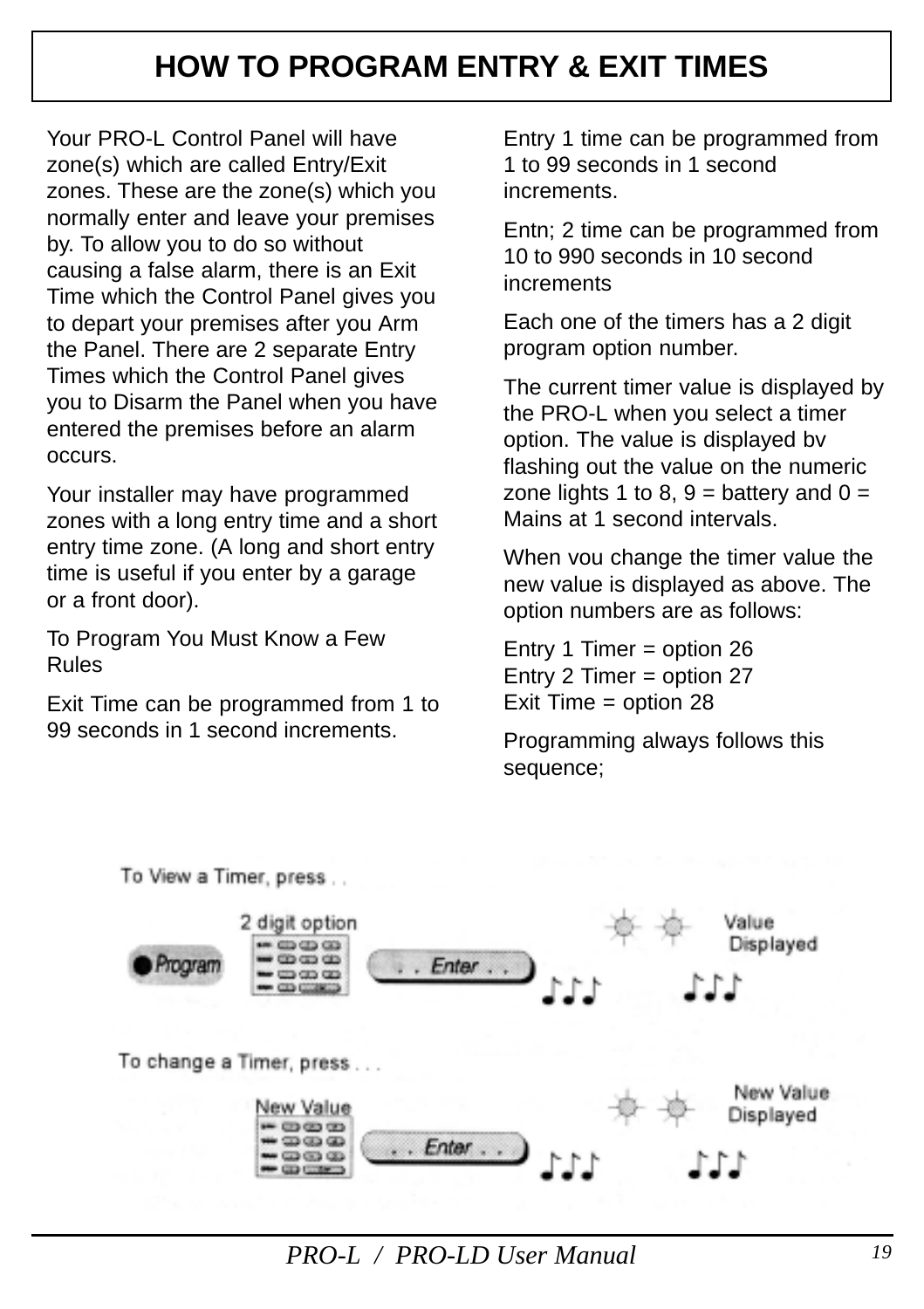### TO PROGRAM ENTRY 1 TIMER (Option 26)

Timer 1 can be set from 1 to 99 seconds.

Default time equals 20 seconds.



## TO PROGRAM ENTRY 2 TIMER (Option 27)

Timer 2 can be set from 10 to 990 Default time equals 60 seconds. seconds in 10 second increments.



# TO PROGRAM EXIT TIMER (Option 28)

Timer can be set from 1 to 99 seconds.

Default equals 60 seconds.

Exit timer is common to all armed zones.



NOTE: Your installer may have programmed your Exit timer to be programmable from 10 to 990 seconds in 10 second intervals if you require a particularly long exit time. (Eg., time to

Arm, move your car from the garage and close the door.) Simply program your exit time as normal. It is recommend that for maximum security you should keep your exit and entry times as short as possible.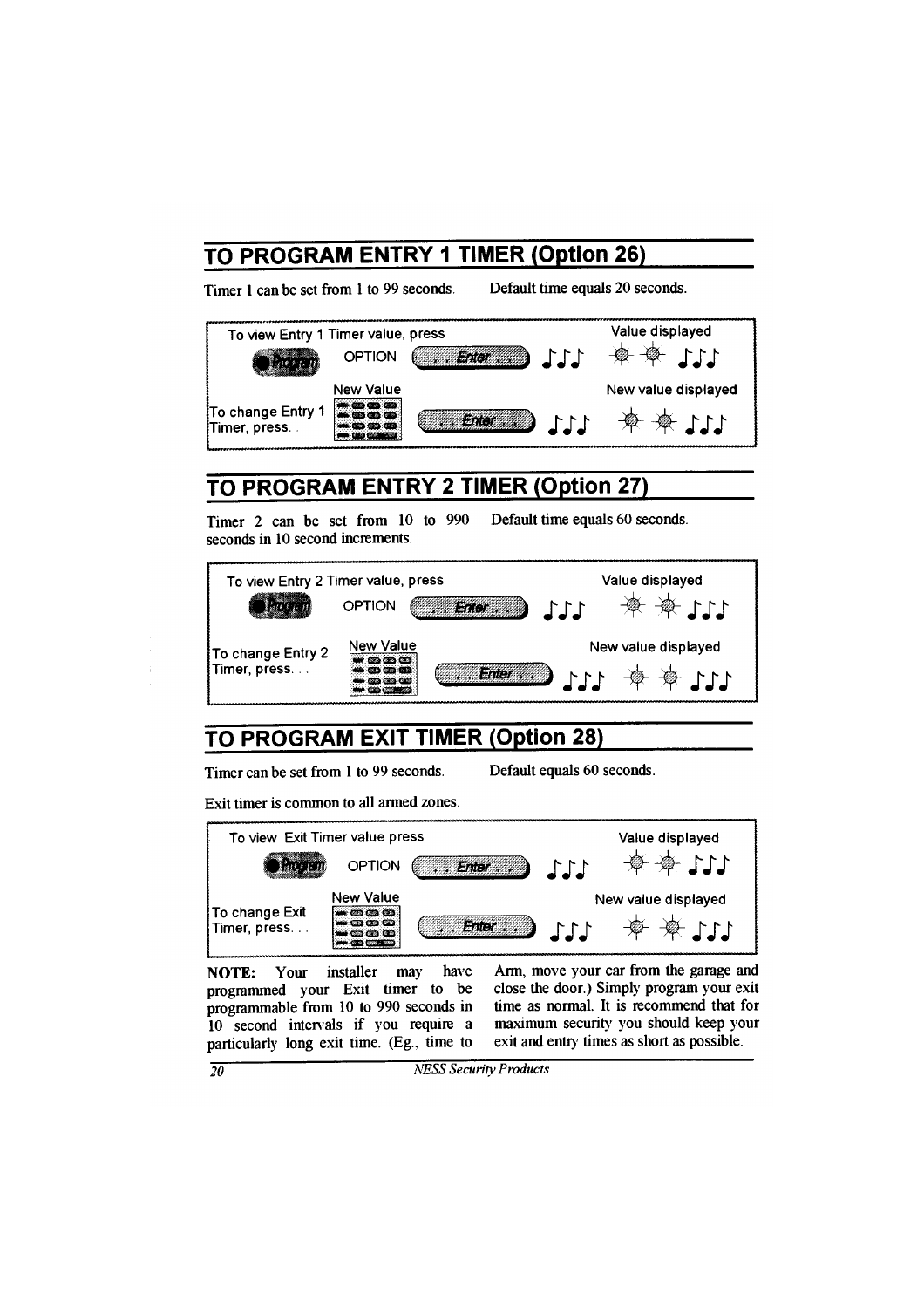#### **PROGRAMMING SUMMARY**

<span id="page-19-0"></span>

| <b>OPTION</b>    | <b>CODE</b>                     | <b>DEFAULT</b> | <b>PROGRAMMED</b> |
|------------------|---------------------------------|----------------|-------------------|
| Acess Code 1     | P11E Code E Code E              |                |                   |
| Acess Code 2     | P12E Code E Code E              |                |                   |
| Acess Code 3     | P13E Code E Code E              |                |                   |
| Acess Code 4     | P14E Code E Code E              |                |                   |
| Acess Code 5     | P <sub>15</sub> E Code E Code E |                |                   |
| Acess Code 6     | P <sub>16</sub> E Code E Code E |                |                   |
| Acess Code 7     | P17E Code E Code E              |                |                   |
| Acess Code 8     | P18E Code E Code E              |                |                   |
| Acess Code 9     | P19E Code E Code E              |                |                   |
| Acess Code 10    | P20E Code E Code E              |                |                   |
| Acess Code 11    | P21E Code E Code E              |                |                   |
| Acess Code 12    | P22E Code E Code E              |                |                   |
| Acess Code 13    | P23E Code E Code E              |                |                   |
| Acess Code 14    | P24E Code E Code E              |                |                   |
| Acess Code 15    | P25E Code E Code E              |                |                   |
| Entry Time 1     | P26E Time E                     | 20 seconds     |                   |
| Entry Time 2     | P27E Time E                     | 60 seconds     |                   |
| <b>Exit Time</b> | P28E Time E                     | 60 seconds     |                   |

#### **OPTIONAL DIALLER-TO-HOME REPORTING**

Your PRO-L Dialler may be programmed to dial your home or a friends home to report that an alarm has occurred. The Dialler will call your programmed telephone number and will sound a series of fast beeps on the telephone line.

When you hear the beeps press any of the following digits on your phone; 2, 3, 4, 5, 6, 8, 9, 0 or # until the beeping stops. If you do not respond to the Dialler, it will hang up and repeat the message up to 20 times!

NOTE: Your phone may not be capable of responding correctly in which case your installer would have supplied you with a hand-held generator instead.

NOTE: If you pick up the phone after only 1 or 2 rings you may need to press one of the above digits to start the Dialler message or you can just wait until the message starts by itself - this could take up to 10 seconds.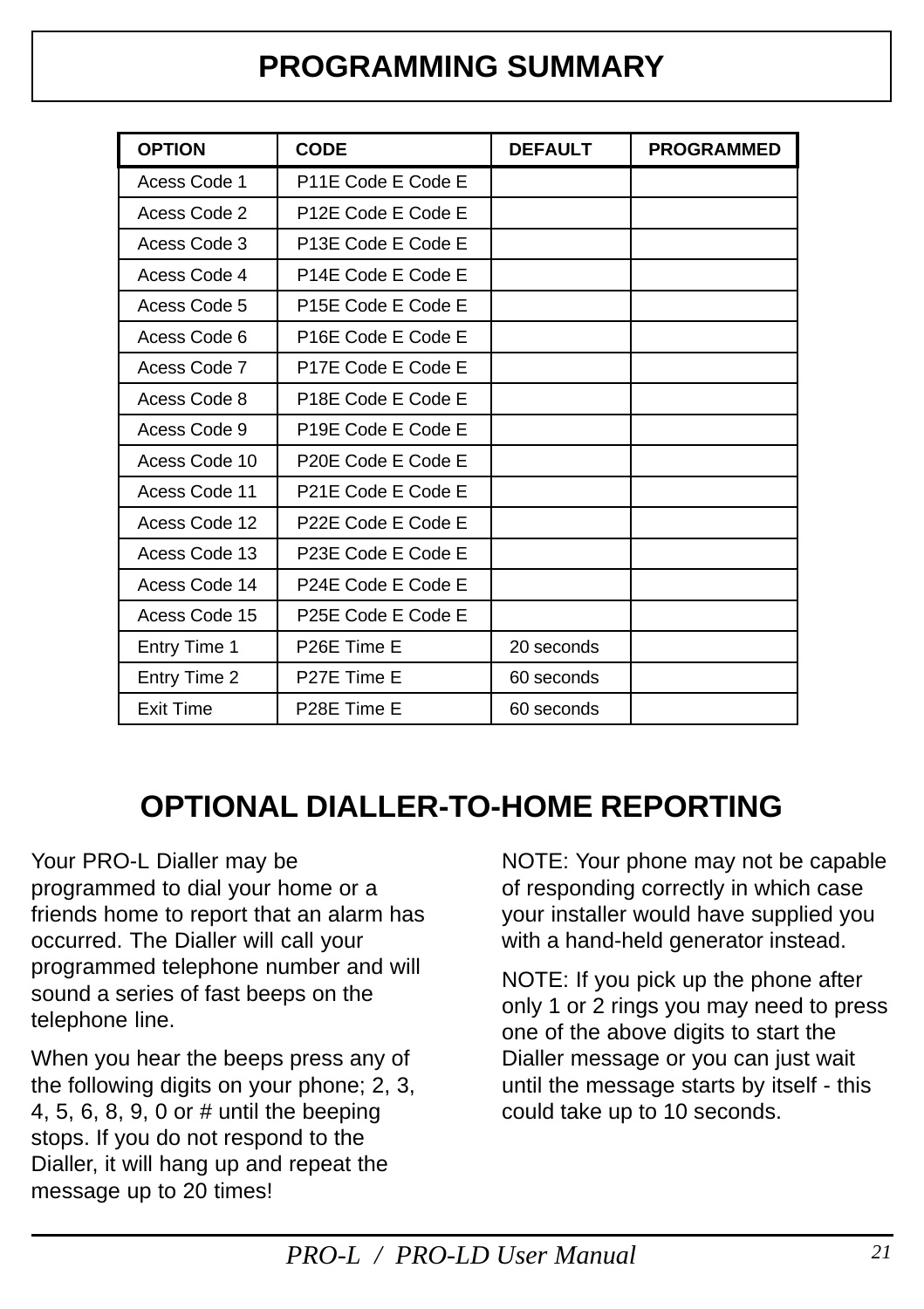#### **TROUBLESHOOTING**

<span id="page-20-0"></span>

| <b>SYMPTOM</b>                                                             | <b>CAUSE</b>                                                                | <b>REMEDY</b>                                                                                                                      |  |
|----------------------------------------------------------------------------|-----------------------------------------------------------------------------|------------------------------------------------------------------------------------------------------------------------------------|--|
| Zone light on or long Beeps on<br>Arming.                                  | Zone detection device (eg. reed<br>switch, movement detector)<br>unsecured. | Close door or window. Find<br>cause of movement.                                                                                   |  |
| 10 beeps upon Arming. Mains<br>light flashing - Battery light<br>flashing. | Mains power off. Battery low                                                | Check plugpack is plugged in<br>and power point on or call<br>Installation Company.                                                |  |
| 10 Beeps at any time<br>(mains/battery light flashing)                     | (as above)                                                                  | (as above)                                                                                                                         |  |
| 1 long beep during keypad entry.                                           | Invalid keypad entry.                                                       | Press ENTER button and re-<br>enter.                                                                                               |  |
| 2 second siren at end of exit<br>time.                                     | Zone unsecured before expiry of<br>exit time.                               | Re-enter premises, disarm<br>system, check zone isolate<br>memory to determine zone at<br>fault.                                   |  |
| External strobe light Flashing.                                            | Alarm occurrence since last<br>arming of panel.                             | Check Alarm memory to<br>determine zone at fault.                                                                                  |  |
| Siren sounding when System<br>disarmed                                     | Tamper, panic or 24 hour zone,<br>or Day zone activated.                    | Reset alarm by entering code or<br>activating key-switch, check<br>panic buttons (if installed) - or<br>call Installation Company. |  |
| Armed/monitor light Flashing.                                              | Monitor mode entered by<br>mistake.                                         | Exit monitor mode.                                                                                                                 |  |
| Zone Excluded light Flashing.                                              | A zone has been excluded.                                                   | Check zone excluded memory.<br>Arm panel with all zones<br>secured.                                                                |  |
| Tamper light flashing.                                                     | Tamper unsecured.                                                           | Call Installation Company.                                                                                                         |  |
| Alarm memory light Flashing.                                               | Alarm in memory.                                                            | Check alarm memory to see<br>cause of alarm.                                                                                       |  |
| Cannot access Program Mode                                                 | - Panel Armed<br>- Not using msater code                                    | Disarm panel first before<br>entering code<br>To enter program mode:<br>Press Prog - Master code -                                 |  |
|                                                                            |                                                                             | Enter (see page17)                                                                                                                 |  |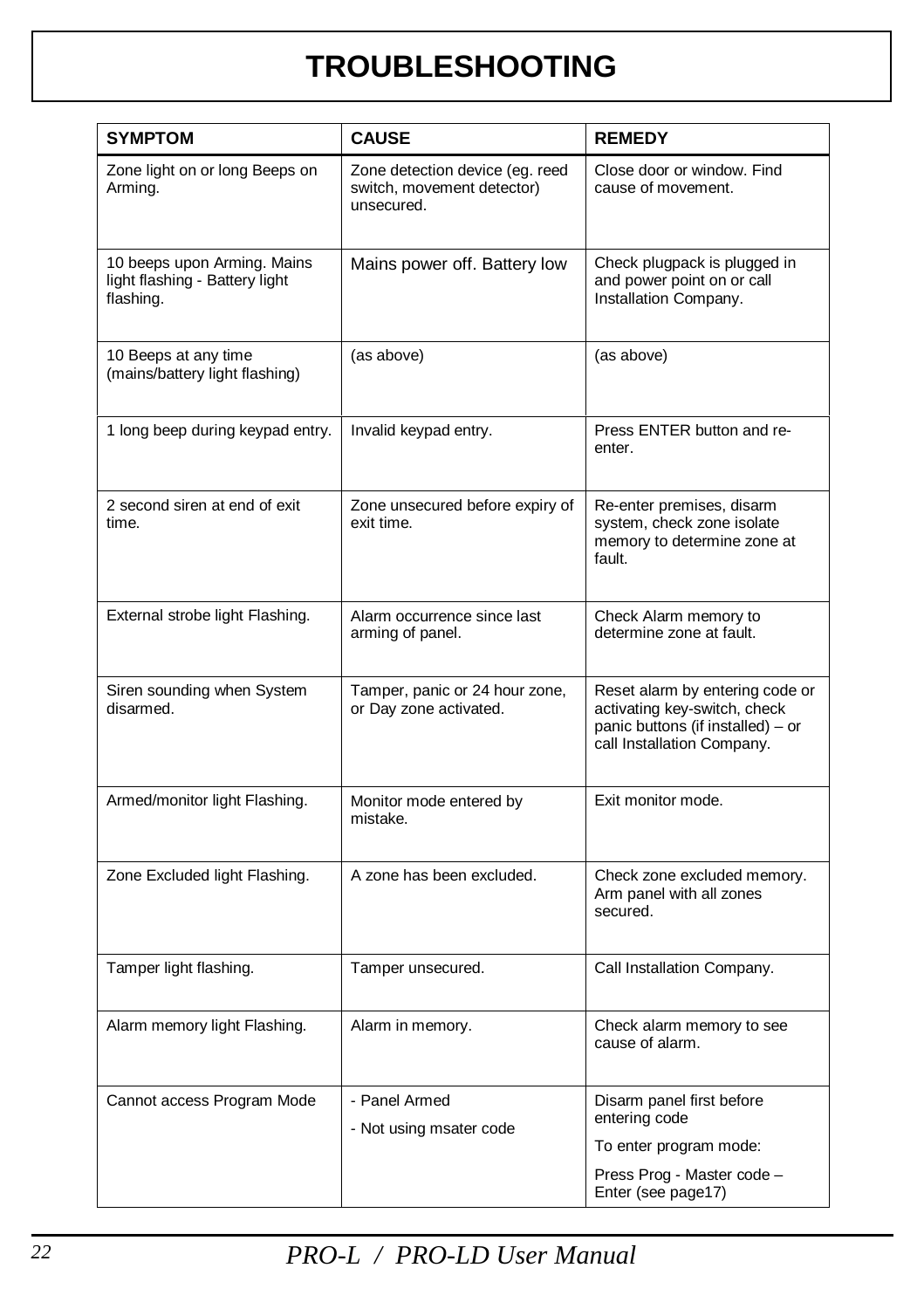### **INSTALLATION RECORD**

# **SUPPLIE: NAME** Eacon annual case **BEEN ENDING: INSIALE SYSTEM Property Little Property** GENONAE COURNEARING PARED

| 鯵<br><b>AERRY</b> |                | <b>FOCACCIN</b> |                                                                                                                |  |
|-------------------|----------------|-----------------|----------------------------------------------------------------------------------------------------------------|--|
|                   | <b>Control</b> |                 | a a che a conserva del conservación de conservación de conservación de conservación de conservación de conserv |  |
|                   |                |                 |                                                                                                                |  |
|                   |                |                 |                                                                                                                |  |
|                   |                |                 |                                                                                                                |  |
|                   |                |                 |                                                                                                                |  |
|                   |                |                 |                                                                                                                |  |
|                   |                |                 |                                                                                                                |  |
|                   |                |                 |                                                                                                                |  |
|                   |                |                 |                                                                                                                |  |
|                   |                |                 |                                                                                                                |  |
|                   |                |                 |                                                                                                                |  |
|                   |                |                 |                                                                                                                |  |
|                   |                |                 |                                                                                                                |  |
|                   |                |                 |                                                                                                                |  |
|                   |                |                 |                                                                                                                |  |
|                   |                |                 |                                                                                                                |  |
|                   |                |                 |                                                                                                                |  |
|                   |                |                 |                                                                                                                |  |
|                   |                |                 |                                                                                                                |  |
|                   |                |                 |                                                                                                                |  |
|                   |                |                 |                                                                                                                |  |
|                   |                |                 |                                                                                                                |  |
|                   |                |                 |                                                                                                                |  |
|                   |                |                 |                                                                                                                |  |
|                   |                |                 |                                                                                                                |  |
|                   |                |                 |                                                                                                                |  |
|                   |                |                 |                                                                                                                |  |
|                   |                |                 |                                                                                                                |  |
|                   |                |                 |                                                                                                                |  |
|                   |                |                 |                                                                                                                |  |
|                   |                |                 |                                                                                                                |  |
|                   |                |                 |                                                                                                                |  |
|                   |                |                 |                                                                                                                |  |
|                   |                |                 |                                                                                                                |  |
|                   |                |                 |                                                                                                                |  |
|                   |                |                 | $\sim$                                                                                                         |  |